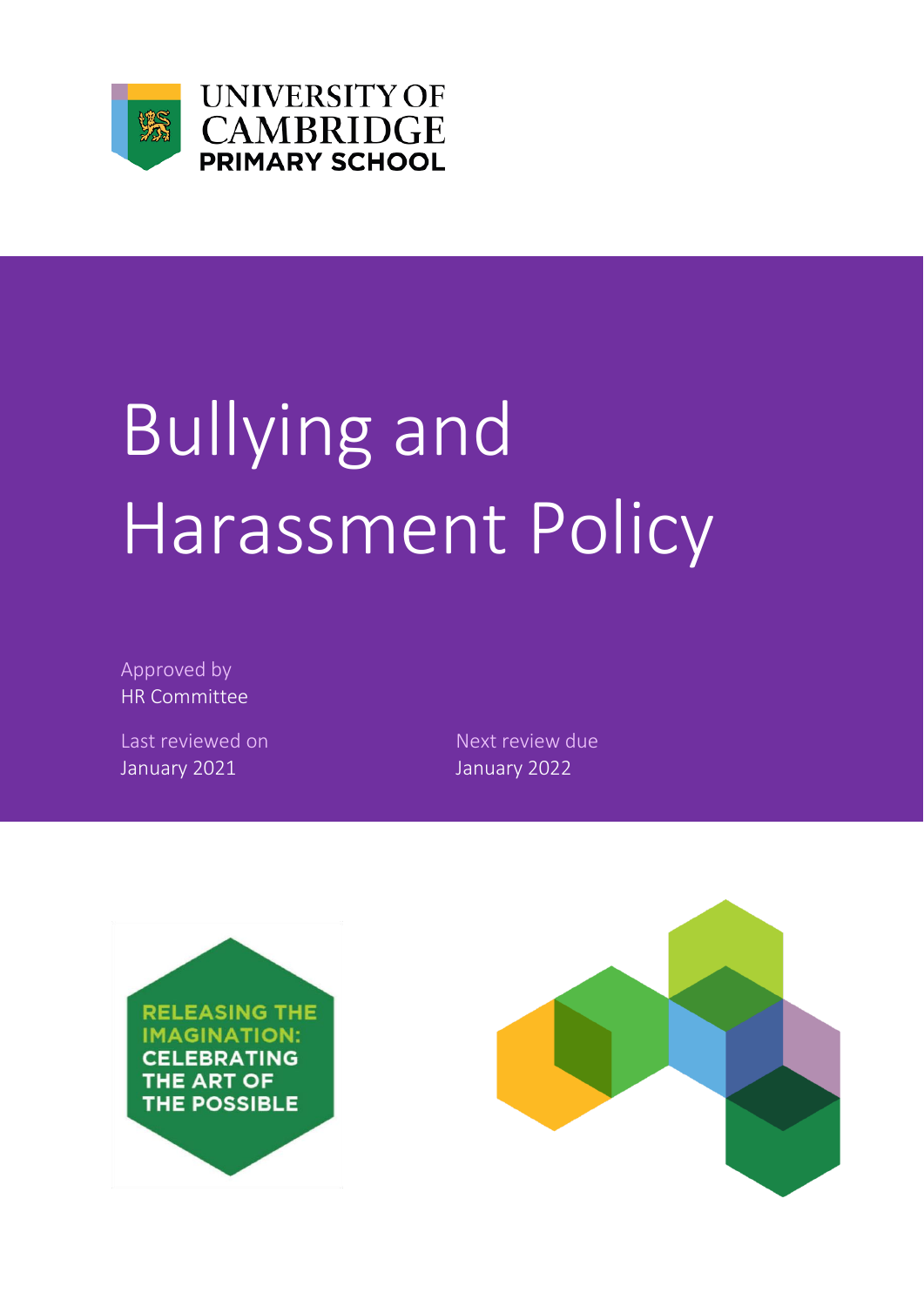# **1 Introduction**

- 1.1 The Governing Body seeks to ensure that all staff are treated and treat others with dignity and respect, free from harassment and bullying. Staff should always consider whether their words or conduct could be offensive. Even unintentional harassment or bullying is unacceptable.
- 1.2. We will take allegations of harassment or bullying seriously and address them promptly and confidentially where possible. All employees, governors and volunteers must comply with this policy and take appropriate measures to ensure that such conduct does not occur. Harassment or bullying by an employee will be treated as misconduct under our Disciplinary Procedure. In some cases it may amount to gross misconduct leading to summary dismissal.
- 1.3. This policy covers harassment or bullying which occurs both in and out of the workplace, such as on school visits, or at events, or work-related social functions and on social networking sites. It covers bullying and harassment by staff, governors and volunteers and also by third parties such as suppliers or visitors to our school, which includes parents/carers.
- 1.4 This policy does not form part of any employee's contract of employment and we may amend it at any time or depart from it where we consider appropriate.

# **2 What is Harassment?**

- 2.1 Harassment is any unwanted physical, verbal or non-verbal conduct which has the purpose or effect of violating a person's dignity or creating an intimidating, hostile, degrading, humiliating or offensive environment for them. A single incident can amount to harassment.
- 2.2 It also includes treating someone less favourably because they have submitted or refused to submit to such behaviour in the past.
- 2.3 Unlawful harassment may involve conduct of a sexual nature (sexual harassment), or it may be related to age, disability, gender reassignment, marital or civil partner status, pregnancy or maternity, race (including, colour, nationality, ethnic or national origin), religion or belief, sex or sexual orientation. Harassment is unacceptable even if it does not fall within any of these categories.
- 2.4 Harassment may include, for example:
	- 2.4.1 unwanted physical conduct or "horseplay", including touching, pinching, pushing, grabbing, brushing past someone, invading their personal space, and more serious forms of physical or sexual assault;
	- 2.4.2 unwelcome sexual advances or suggestive behaviour (which the harasser may perceive as harmless), and suggestions that sexual favours may further a career or that a refusal may hinder it;
	- 2.4.3 continued suggestions for social activity after it has been made clear that such suggestions are unwelcome;
	- 2.4.4 sending or displaying material that is pornographic or that some people may find offensive (including e-mails, text messages, video clips and images sent by mobile phone or posted on the internet);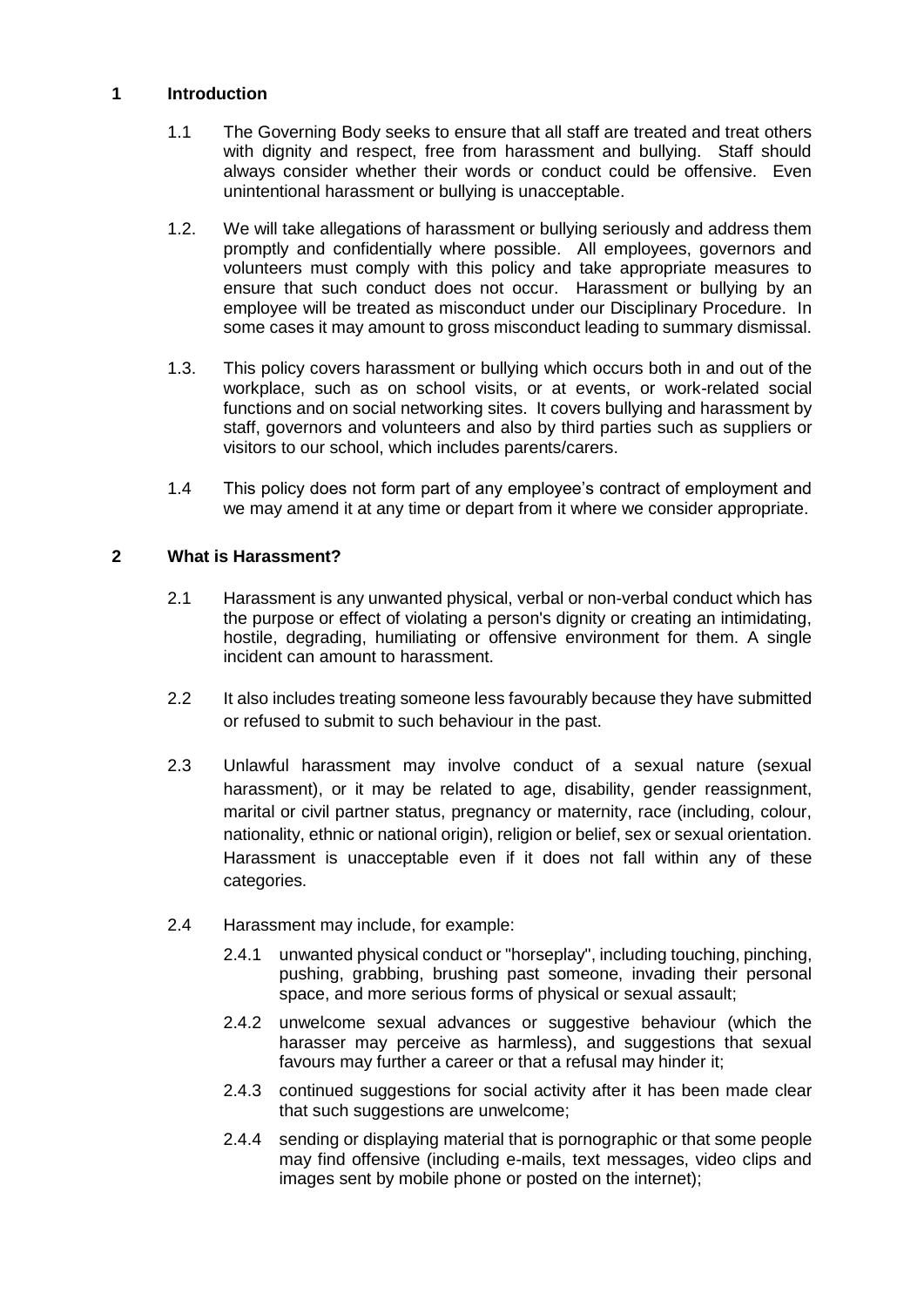- 2.4.5 offensive or intimidating comments or gestures, or insensitive jokes or pranks;
- 2.4.6 mocking, mimicking or belittling a person's disability;
- 2.4.7 racist, sexist, homophobic or ageist jokes, or derogatory or stereotypical remarks about a particular ethnic or religious group or gender;
- 2.4.8 outing or threatening to out someone as gay or lesbian; or
- 2.4.9 ignoring or shunning someone, for example, by deliberately excluding them from a conversation or a workplace social activity.
- 2.5 A person may be harassed even if they were not the intended "target". For example, a person may be harassed by racist jokes about a different ethnic group if they create an offensive environment for him or her.

#### **3. What is bullying?**

- 3.1 Bullying is offensive, intimidating, malicious or insulting behaviour involving the misuse of power that can make a person feel vulnerable, upset, humiliated, undermined or threatened. Power does not always mean being in a position of authority, but can include both personal strength and the power to coerce through fear or intimidation.
- 3.2 Bullying can take the form of physical, verbal and non-verbal conduct. Bullying may include, by way of example:
	- 2.3.1 shouting at, being sarcastic towards, ridiculing or demeaning others;
	- 2.3.2 physical or psychological threats;
	- 2.3.3 overbearing and intimidating levels of supervision;
	- 2.3.4 inappropriate and/or derogatory remarks about someone's performance;
	- 2.3.5 abuse of authority or power by those in positions of seniority; or
	- 2.3.6 deliberately excluding someone from meetings or communications without good reason.
- 3.3 Legitimate, reasonable and constructive criticism of a worker's performance or behaviour, or reasonable instructions given to employees in the course of their employment, will not amount to bullying on their own.

# **4. What the Law Says**

- 4.1 The Equality Act 2010 prohibits harassment related to age, disability, gender reassignment, marital or civil partner status, pregnancy or maternity, race (which includes colour, nationality, ethnic or national origin), religion or belief, sex or sexual orientation.
- 4.2 The Protection from Harassment Act 1997 also makes it unlawful to pursue a course of conduct which you know or ought to know would be harassment, which includes causing someone alarm or distress.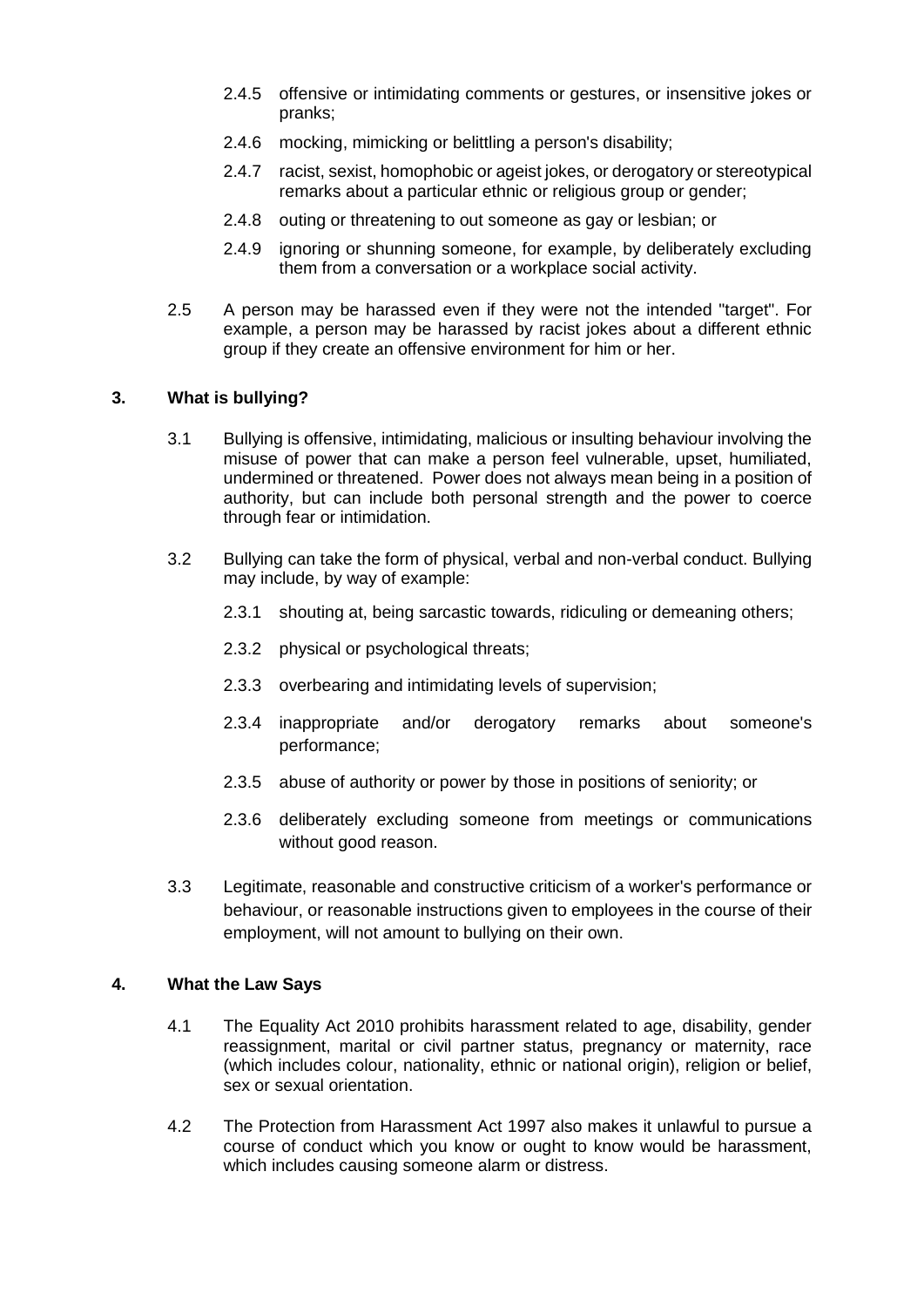- 4.3 Under the Health and Safety at Work Act 1974 staff are entitled to a safe place and system of work.
- 4.4 Individual members of staff may in some cases be legally liable for harassment of colleagues or third parties and may be ordered to pay compensation by a court or employment tribunal.

# **5. Informal Process**

- 5.1 If you are being bullied or harassed, you must attempt to manage the situation informally if this is at all possible. The objective of an informal approach is to resolve the difficulty with the minimum of conflict. Every member of the school community has personal rights and this includes being made aware that their attention or behaviour is perceived by another as bullying or harassing. It is possible that the "perpetrator" simply does not realise the effect of their behaviour on the recipient. You should explain clearly to them that their behaviour is not welcome or makes you feel uncomfortable.
- 5.2 If you would find it too difficult or embarrassing to speak directly with the other person, then you should attempt to communicate through a third party, for example, a work colleague, line manager/supervisor, or union representative.
- 5.3 If informal steps have not been successful or are not possible or appropriate due to the seriousness of the allegations, you should follow the formal procedure set out below.

#### **6. Formal Procedure**

- 6.1 This process follows the school's grievance procedure which cannot be used in addition to, or substitution of it for the same complaint.
- 6.2 Your written complaint should set out full details of the conduct in question, including the name of the harasser or bully, the nature of the harassment or bullying, the date(s) and time(s) at which it occurred, the names of any witnesses and any action that has been taken so far to attempt to stop it from occurring.
- 6.3 As a general principle, the decision whether to progress a complaint is up to you. However, we have a duty to protect all staff and may pursue the matter independently if, in all the circumstances, we consider it appropriate to do so.
- 6.4 Where the grievance procedure is invoked as a result of a complaint about bullying or harassment, a manager (usually your direct line manager, unless the complaint is against him/her or where he/she has involvement in the complaint) must be designated to investigate the complaint in a timely, sensitive, impartial and confidential manner.
- 6.5 The manager, (the Investigation Officer for these purposes), will arrange a meeting with you, usually within a week of receiving your complaint, so that you can give your account of events. You have the right to be accompanied by a colleague or trade union representative of your choice, who must respect the confidentiality of the investigation. There may be further meetings with you as appropriate throughout the investigation.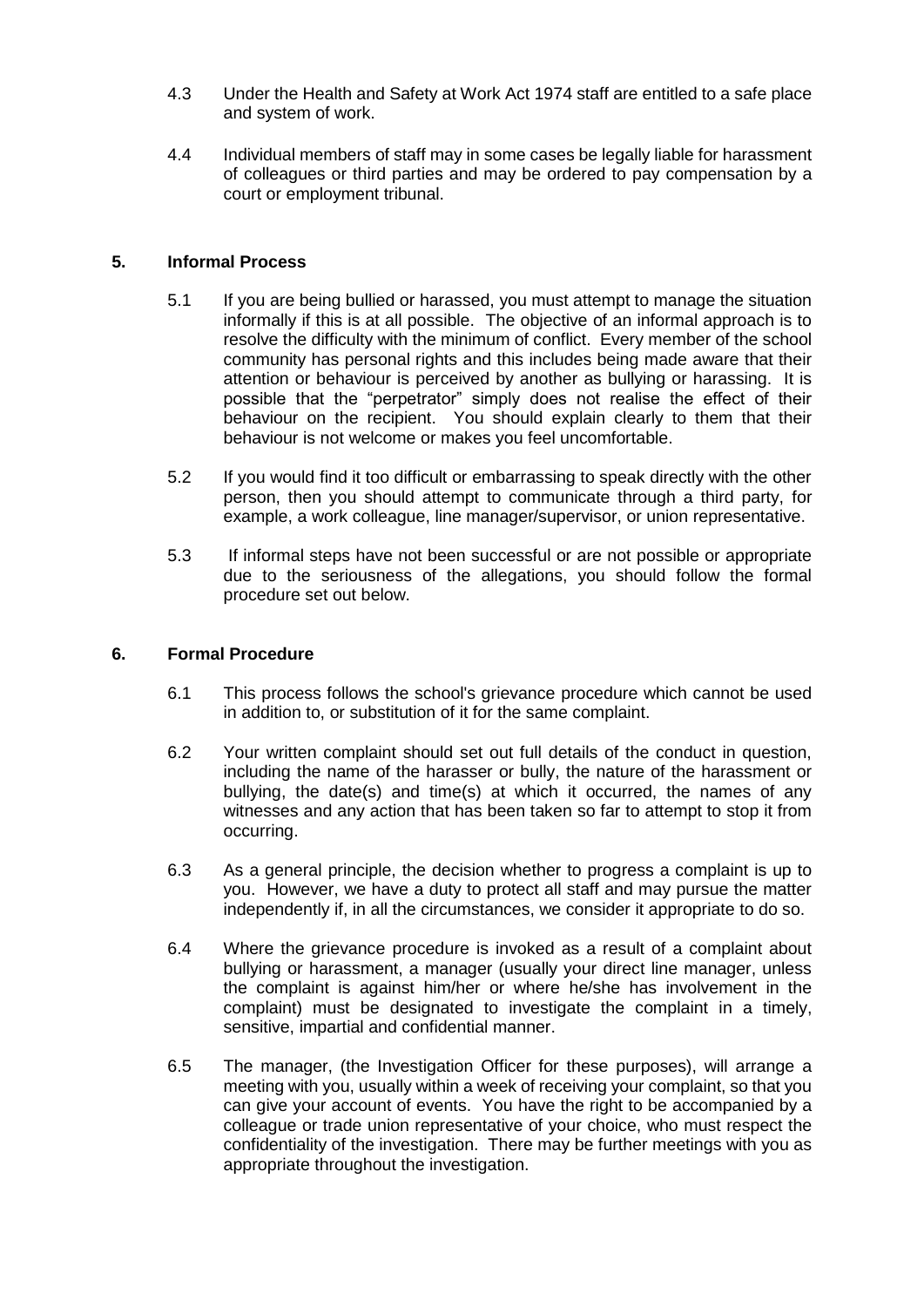- 6.6 Where your complaint is about an employee, we may consider suspending him or her on full pay or making other temporary changes to working arrangements pending the outcome of the investigation, if circumstances require. The investigating officer will also meet with the alleged harasser or bully who may also be accompanied by a work colleague or trade union representative of their choice to hear their account of events. They have a right to be told the full details of the allegations against them, so that they can respond.
- 6.7 Where your complaint is about someone other than an employee, such as a contractor or visitor, we will consider what action may be appropriate to protect you and anyone involved pending the outcome of the investigation, bearing in mind the reasonable needs of the school and the rights of that person. Where appropriate, we will attempt to discuss the matter with the third party.
- 6.8 We will also seriously consider any request that you make for changes to your own working arrangements during the investigation.
- 6.9 It is likely to be necessary to interview witnesses to any of the incidents mentioned in your complaint. If so, the importance of confidentiality will be emphasised to them.
- 6.10 Any staff member who deliberately provides false information or otherwise acts in bad faith as part of an investigation may be subject to action under our disciplinary procedure.
- 6.11 The main purpose of the investigation is to establish whether the act(s) under investigation amounted to harassment and /or bullying. The Investigation Report should include;
	- the terms of reference of the report
	- the complainant's account of the incident(s) and the effects
	- a response from the person identified by the complainant
	- evidence from staff in the same work area or any other relevant areas where incidents of harassment or bullying may have occurred.
	- a conclusion as to whether or not there is a case to answer in respect of the allegations made and whether the matter should be referred to a disciplinary hearing. The report should identify whether it appears that the complainant has suffered any detriment e.g. deterioration of work performance or health, lack of career development, denial of opportunities etc.
- 6.12 At the end of the investigation, the investigating officer will submit a report to a senior manager nominated to consider the complaint. The senior manager will arrange a meeting with you in order to discuss the outcome and what action, if any, should be taken. You have the right to bring a colleague or a trade union representative to the meeting. A copy of the report and the senior manager's findings will be given to you and to the alleged harasser.
- 6.13 The appointed senior manager will consider the investigation report and decide whether:
	- He or she considers that harassment or bullying has occurred, in which case the matter will be dealt with as a case of possible misconduct or gross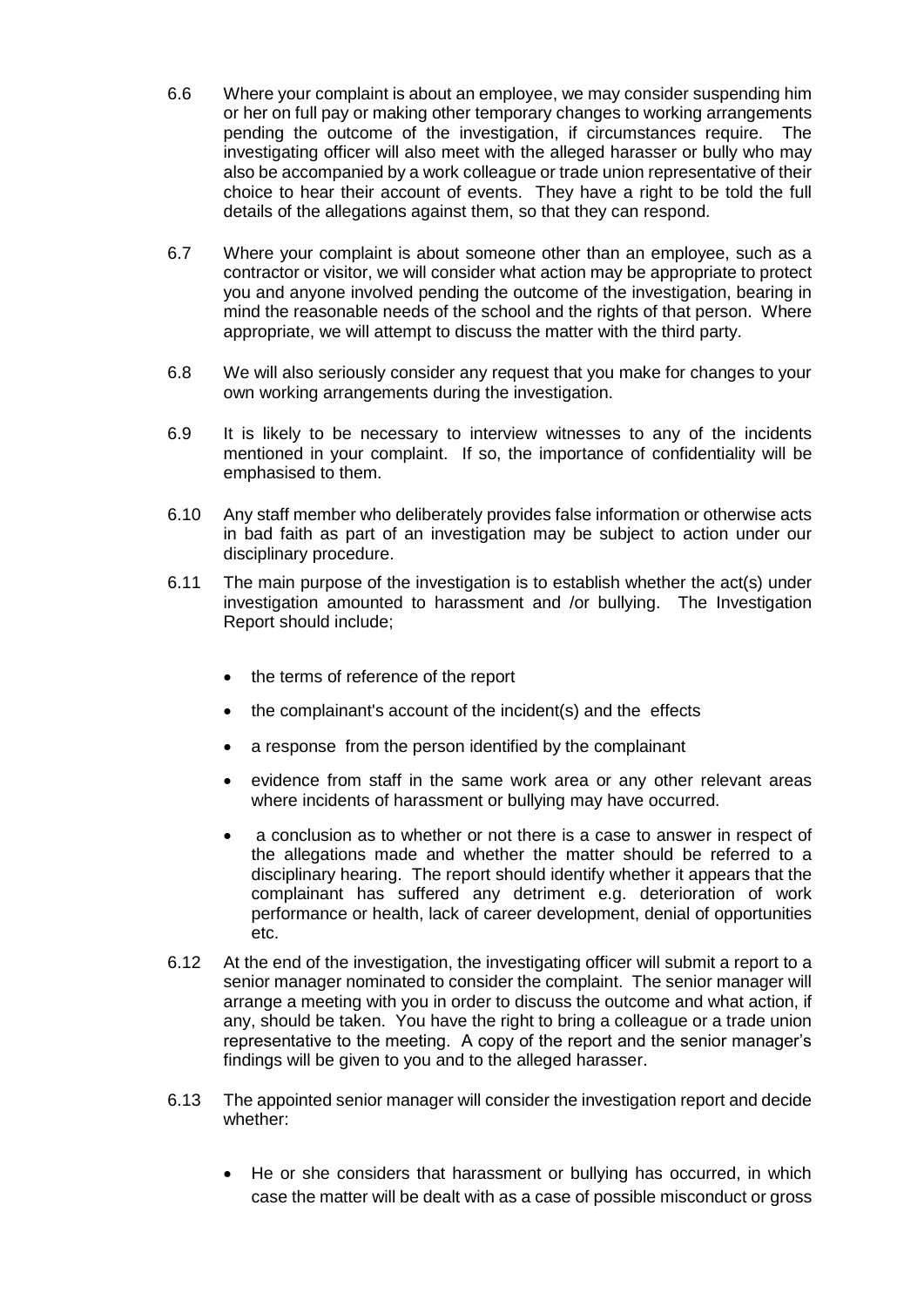misconduct under our disciplinary procedure

- less formal action is appropriate but some form of mediation or counselling is required for one or both parties
- any short-term or long-term relocation or change in duties or reporting structure is required
- 6.14 If you remain dissatisfied with the outcome, then the remaining stage(s) of the grievance procedure may be invoked.

# **7. Protection and support for those involved**

- 7.1 Employees who make complaints or who participate in good faith in any investigation conducted under this policy must not suffer any form of retaliation or victimisation as a result.
- 7.2 If you believe you have suffered any such treatment you should inform your line manager or other senior manager. If the matter is not remedied you should raise it formally using this procedure.
- 7.3 Anyone found to have retaliated against or victimised someone for making a complaint or assisting in good faith with an investigation under this procedure will be subject to disciplinary action under our Disciplinary Procedure.

# **8. Confidentiality and data protection**

- 8.1 Confidentiality is an important part of the procedures provided under this policy. Everyone involved in the operation of the policy, whether making a complaint or involved in any investigation, is responsible for observing the high level of confidentiality that is required. Details of the investigation and the names of the person making the complaint and the person accused must only be disclosed on a "need to know" basis.
- 8.2 Information about a complaint by or about an employee may be placed on the employee's personnel file, along with a record of the outcome and of any notes or other documents compiled during the process. These will be processed in accordance with our Data Protection Policy.
- 8.3 Breach of confidentiality may give rise to disciplinary action under our Disciplinary Procedure.

# **9. Who is responsible for this policy?**

9.1 The Governing Body has overall responsibility for the effective operation of this policy but has delegated day-to-day responsibility for overseeing its implementation to the Headteacher.